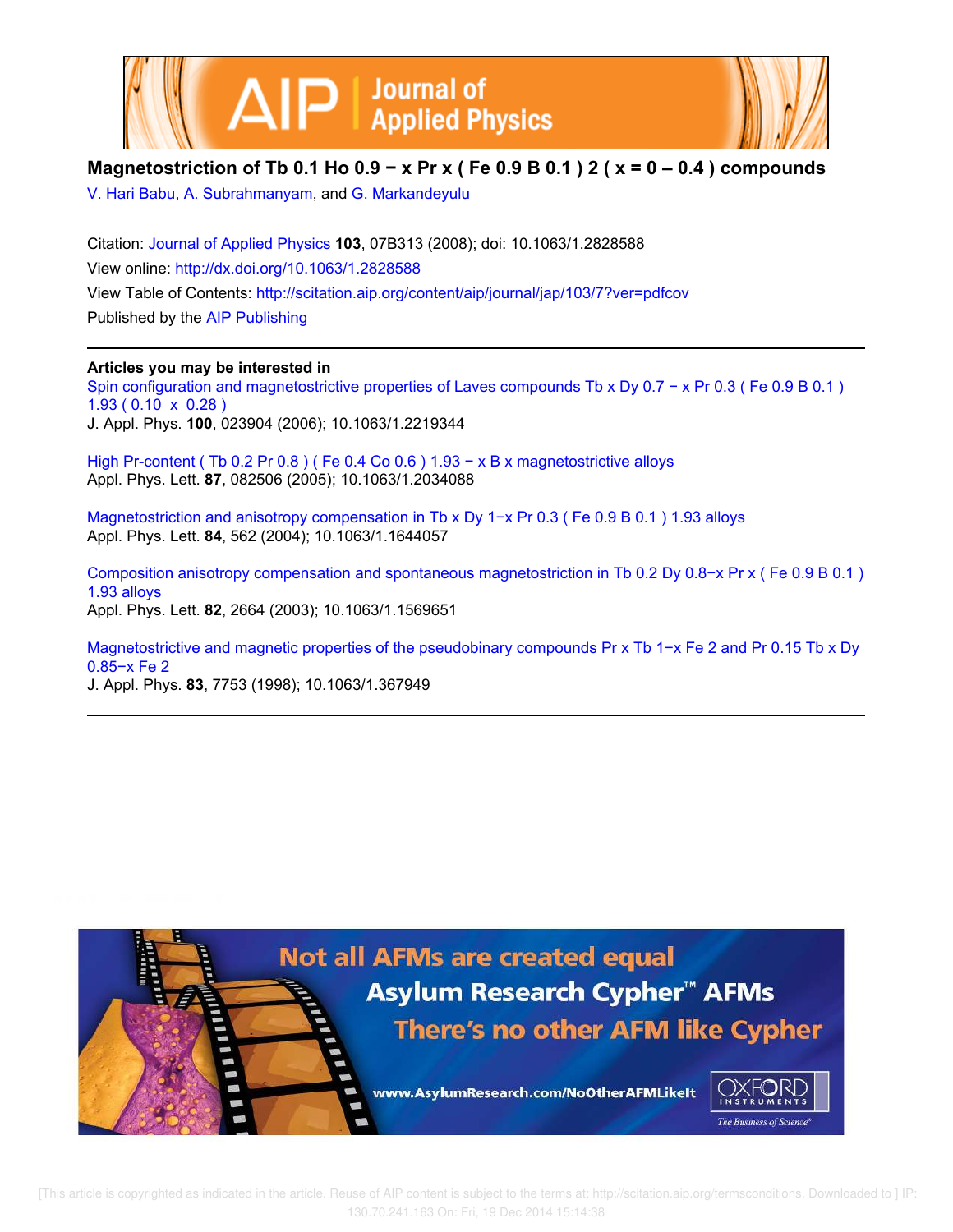# **Magnetostriction of Tb0.1Ho0.9−xPr<sup>x</sup>** "**Fe0.9B0.1**…**<sup>2</sup>** "**x=0–0.4**… **compounds**

V. Hari Babu

*Magnetism and Magnetic Materials Laboratory, Department of Physics, Indian Institute of Technology Madras, Chennai 600 036, India*

#### A. Subrahmanyam

*Semiconductor Physics Laboratory, Department of Physics, Indian Institute of Technology Madras, Chennai 600 036, India*

#### G. Markandeyulu<sup>a)</sup>

*Magnetism and Magnetic Materials Laboratory, Department of Physics, Indian Institute of Technology Madras, Chennai 600 036, India*

Presented on 9 November 2007; received 5 September 2007; accepted 24 September 2007; published online 28 January 2008)

The structural and magnetic properties of  $Tb_{0.1}Ho_{0.9-x}Pr_x(Fe_{0.9}B_{0.1})_2$  ( $x=0, 0.1, 0.15, 0.2, 0.25, 0.3,$ 0.35, and 0.4) compounds are investigated. The compounds with  $0 \le x \le 0.25$  are found to stabilize in single cubic Laves phase structures. Small quantities of the  $(Tb, Ho, Pr)_{2}Fe_{14}B$  phase and rare-earth phases for  $x \ge 0.3$  and also the  $(Tb, Ho, Pr)(Fe, B)$ <sub>3</sub> phase for  $x \ge 0.35$  are observed along with the Laves phase. The saturation magnetization and Curie temperature are found to decrease with Pr content. However, the magnetostriction (at 10 kOe) is found to increase with Pr content. The  $x=0.15$  compound is found to exhibit a possible anisotropy compensation between the  $(Tb/Ho)$  and Pr sublattices. The easy magnetization direction (EMD) is found to rotate toward  $\langle 113 \rangle$  as the Pr content increases, up to  $x=0.25$ , and for  $x \ge 0.35$  there is a tendency for the EMD to shift toward 111. © *2008 American Institute of Physics*. DOI: 10.1063/1.2828588

#### **I. INTRODUCTION**

The binary C15 cubic Laves phase  $RFe<sub>2</sub>$  (R = rare-earth elements) compounds are known to exhibit giant magnetostriction values and large magnetocrystalline anisotropy at room temperature.<sup>1,2</sup> Clark<sup>1</sup> calculated spontaneous magnetostriction  $(\lambda_{111})$  values for *RFe<sub>2</sub>* compounds at 0 K, and the values of  $PrFe_2$ ,  $TbFe_2$ ,  $DyFe_2$ ,  $SmFe_2$ ,  $NdFe_2$ , and HoFe<sub>2</sub> were  $5600 \times 10^{-6}$ ,  $4400 \times 10^{-6}$ ,  $4200 \times 10^{-6}$ ,  $-3200$  $\times 10^{-6}$ , 2000 $\times 10^{-6}$ , and 1600 $\times 10^{-6}$ , respectively. Savage *et al.*<sup>3</sup> reported that the saturation magnetostriction  $(\lambda_s)$  of the anisotropy compensated compound  $Tb_{0.27}Dy_{0.73}Fe_2$  is  $1000\times10^{-6}$ . Williams and Koon<sup>4</sup> reported that  $Tb_{0.15}Ho_{0.85}Fe_2$ , another anisotropy compensated pseudobinary compound, has a saturation magnetostriction of 325  $\times 10^{-6}$  at room temperature. PrFe<sub>2</sub> and NdFe<sub>2</sub> compounds cannot be synthesized through conventional preparation methods<sup>1</sup> though PrFe<sub>2</sub> has been synthesized by high pressure methods.<sup>5</sup> Recently, Hari Babu *et al.*<sup>6</sup> reported a magnetostriction  $(\lambda_{\parallel} - \lambda_{\perp})$  of 2220 × 10<sup>-6</sup> in a Sm<sub>0.88</sub>Nd<sub>0.12</sub>Fe<sub>1.93</sub> compound. Ren *et al.*<sup>7</sup> reported the anisotropy compensation between  $Dy^{3+}$  and  $Pr^{3+}$  ions in  $Tb_{0.2}Dy_{0.8-x}Pr_x(Fe_{0.9}B_{0.1})_{1.93}$ compounds. The easy magnetization direction (EMD) in PrFe<sub>2</sub> has been reported to be along the  $\langle 111 \rangle$  direction at room temperature.  $\frac{5}{5}$  It has also been reported that the EMD of the TbFe<sub>2</sub> and HoFe<sub>2</sub> are along  $\langle 111 \rangle$  and  $\langle 100 \rangle$ , respectively, accompanied by rhombohedral and tetrahedral distortions, respectively, at room temperature.<sup>1</sup> In the present work, we report the anisotropy compensation and magnetostriction in

 $Tb_{0.1}Ho_{0.9-x}Pr_x(Fe_{0.9}B_{0.1})_2$  compounds. Boron was substituted at the Fe site to stabilize the compounds in the Laves phase. $7-9$ 

#### **II. EXPERIMENTAL DETAILS**

All the  $Tb_{0.1}Ho_{0.9-x}Pr_x(Fe_{0.9}B_{0.1})_2$  (*x*=0, 0.1, 0.15, 0.2,  $0.25, 0.3, 0.35,$  and  $0.4$ ) compounds were prepared by arc melting the constituent elements *R*: 99.9% pure; Fe and B: 99.95% pure) in an arc furnace under argon atmosphere. The ingots were sealed in quartz ampoules under  $\sim 10^{-6}$  mbar pressure and were annealed at 900 °C for 7 days. Powder x-ray diffraction (XRD) patterns of the compounds were taken using a PANalytical (X'pert PRO) x-ray diffractrometer employing Cu  $K\alpha$  radiation. The room temperature magnetization measurements up to a magnetic field of 12 kOe were carried out using a PAR-155 vibrating sample magnetometer. The Curie temperature  $(T_C)$  values were estimated using the observation of phase transitions in the specific heat measurements. The room temperature magnetostriction measurements up to a magnetic field of 10 kOe were carried out on the rod shaped (4 mm diameter and 15 mm long) samples of the compounds, employing the strain gauge method.<sup>10</sup> In order to determine the EMD of the above compounds, samples were prepared using the fine powders of the compounds mixed with an epoxy resin. These powders were aligned in the presence of a magnetic field of 20 kOe, and the epoxy resin was allowed to cure for 30 min.

Electronic mail: mark@physics.iitm.ac.in.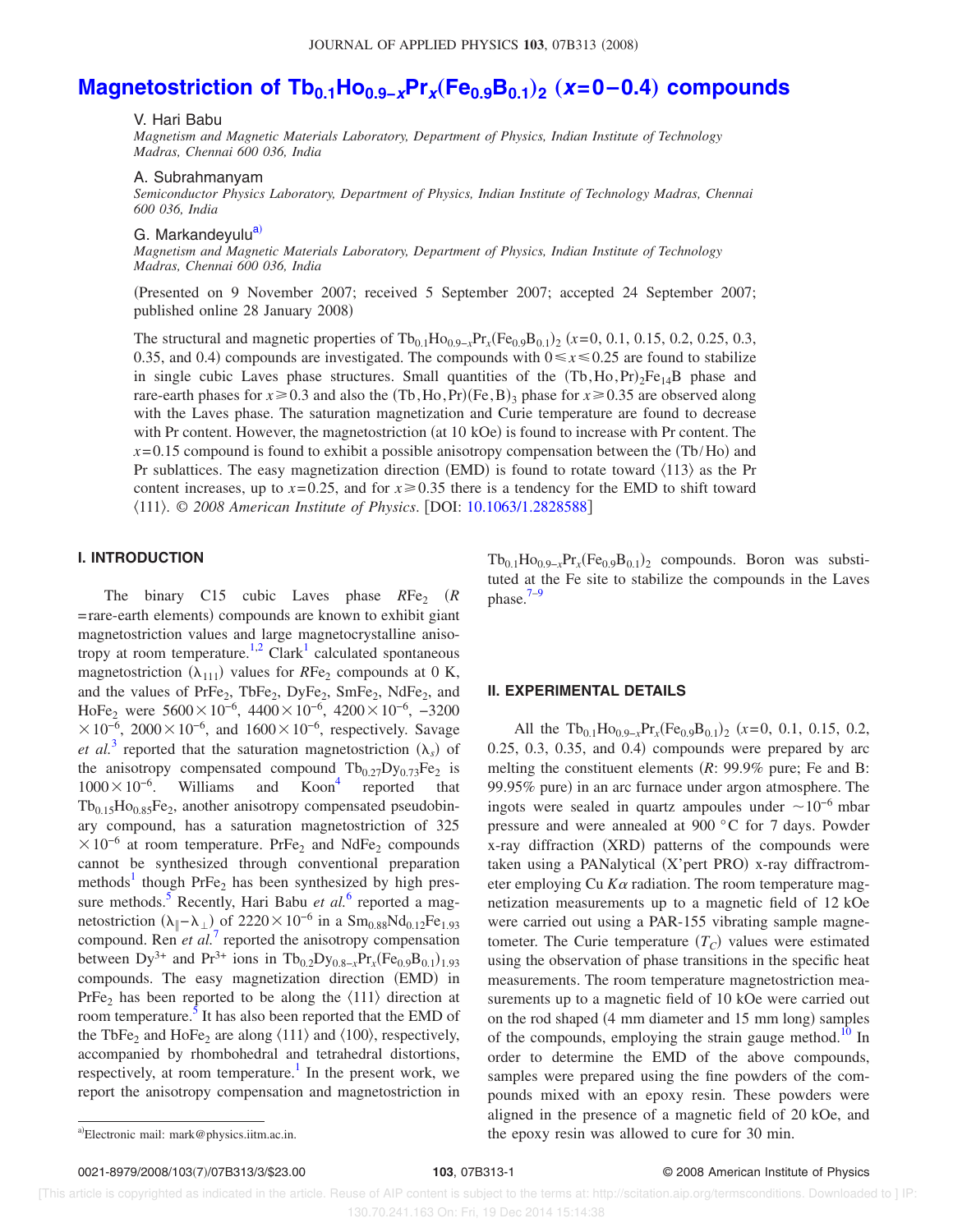

FIG. 1. XRD patterns of  $Tb_{0.1}Ho_{0.9-x}Pr_x(Fe_{0.9}B_{0.1})_2$  compounds.

#### **III. RESULTS AND DISCUSSION**

The powder XRD patterns of  $Tb_{0.1}Ho_{0.9-x}Pr_x(Fe_{0.9}B_{0.1})_2$  $(x=0, 0.1, 0.15, 0.2, 0.25, 0.3, 0.35,$  and 0.4) compounds are shown in Fig. 1. The compounds with  $0 \le x \le 0.25$  are found to stabilize in the C15 cubic Laves phase crystal structure. Small quantities of  $(Tb, Ho, Pr)_2Fe_{14}B$  (2:14:B phase) and rare-earth phases appeared for  $x \geq 0.3$  compounds in addition to the cubic Laves phase. In addition to all the above phases, the  $(Tb, Ho, Pr)(Fe, B)$ <sub>3</sub> phase  $(1:3$  phase) with a PuNi<sub>3</sub>-type crystal structure is also seen to grow for  $x \ge 0.35$  compounds. The XRD pattern of the  $x=0.4$  compound revealed the presence of a large quantity of 1:3 phase amongst the other phases. Therefore, the boron substitution seems to prevent the formation of the additional phases only up to  $x=0.25$ . The lattice parameter *a* is found to significantly increase with the Pr content up to  $x=0.25$  (Table I), in accordance with the larger size of the  $Pr^{3+}$  ion than the  $Ho^{3+}$  ion.

The magnetization curves of the  $Tb_{0.1}Ho_{0.9-x}Pr_x(Fe_{0.9}B_{0.1})_2$  (*x*=0, 0.1, 0.15, 0.2, 0.25, and 0.3) compounds at room temperature are shown in Fig. 2. The saturation magnetization  $(M<sub>s</sub>)$  values were calculated using the Honda plots  $(M \text{ versus } 1/H)$  and are listed in Table I. *M<sup>s</sup>* is found to decrease with increasing Pr content. The total magnetic moment in the  $(Tb, Ho)Fe<sub>2</sub>$  compound is dominated by the Ho and Tb (heavy rare earths) moments that are antiparallel to the Fe moment. On the other hand, Pr

TABLE I. Lattice parameter  $(a)$ , saturation magnetization  $(M_s)$ , and Curie temperature  $(T_C)$  values of  $Tb_x Ho_{0.75-x}Pr_{0.25}(Fe_{0.9}B_{0.1})_2$  compounds.

| Sample No. | $\mathcal{X}$ | a<br>$(\pm 0.002 \text{ Å})$ | $M_{\rm s}$<br>(emu/g) | $T_{C}$<br>(K) |
|------------|---------------|------------------------------|------------------------|----------------|
| 1          | $\Omega$      | 7.305                        | 64.83                  | 612            |
| 2          | 0.1           | 7.316                        | 57.52                  | 607            |
| 3          | 0.15          | 7.324                        | 51.67                  | 604            |
| 4          | 0.2           | 7.332                        | 43.60                  |                |
| 5          | 0.25          | 7.338                        | 33.01                  | 599            |
| 6          | 0.3           | 7.340                        | 16.27                  |                |



FIG. 2. Magnetization curves of  $Tb_{0.1}Ho_{0.9-x}Pr_x(Fe_{0.9}B_{0.1})_2$  compounds at room temperature.

is a light rare earth, and the magnetic moment of Pr is antiparallel to that of Tb/Ho moments, $^{11}$  causing a decrease in the net moment, at least for the low concentrations of Pr as, the compounds with large Pr content could not be prepared in a single cubic Laves phase structure.

The Curie temperature  $(T_C)$  is seen to decrease with increasing Pr content up to  $x=0.25$  (Table I), in accordance with smaller de Gennes factor of the  $Pr^{3+}$  ion  $(0.8\mu_B)$  compared to that of the Ho<sup>3+</sup> ion  $(4.5\mu_B)$ .<sup>12</sup>

The room temperature magnetostriction curves of the  $Tb_{0.1}Ho_{0.9-x}Pr_x(Fe_{0.9}B_{0.1})_2$  (*x*=0, 0.1, 0.15, 0.2, and 0.25) compounds are shown in Fig. 3. The parallel magnetostriction  $(\lambda_{\parallel})$  and perpendicular magnetostriction  $(\lambda_{\perp})$  correspond to the strain when the magnetic field was applied along and perpendicular to the axis of the rod, respectively. The  $\lambda_{\parallel}$  and  $\lambda_{\perp}$  values (at 10 kOe) are found to increase significantly with increasing Pr content, in accordance with the larger predicted  $\lambda_{111}$  value of the PrFe<sub>2</sub> (5600×10<sup>-6</sup>) compound to that of the HoFe<sub>2</sub> (1600×10<sup>-6</sup>) compound at 0 K.<sup>1</sup> Relatively large  $\lambda_{\parallel}$  and  $\lambda_{\perp}$  are observed at low magnetic fields for the  $x=0.15$  compound compared to the other compounds in-



FIG. 3. Magnetostriction curves of  $Tb_{0.1}Ho_{0.9-x}Pr_x(Fe_{0.9}B_{0.1})_2$  compounds at room temperature.

 [This article is copyrighted as indicated in the article. Reuse of AIP content is subject to the terms at: http://scitation.aip.org/termsconditions. Downloaded to ] IP: 130.70.241.163 On: Fri, 19 Dec 2014 15:14:38